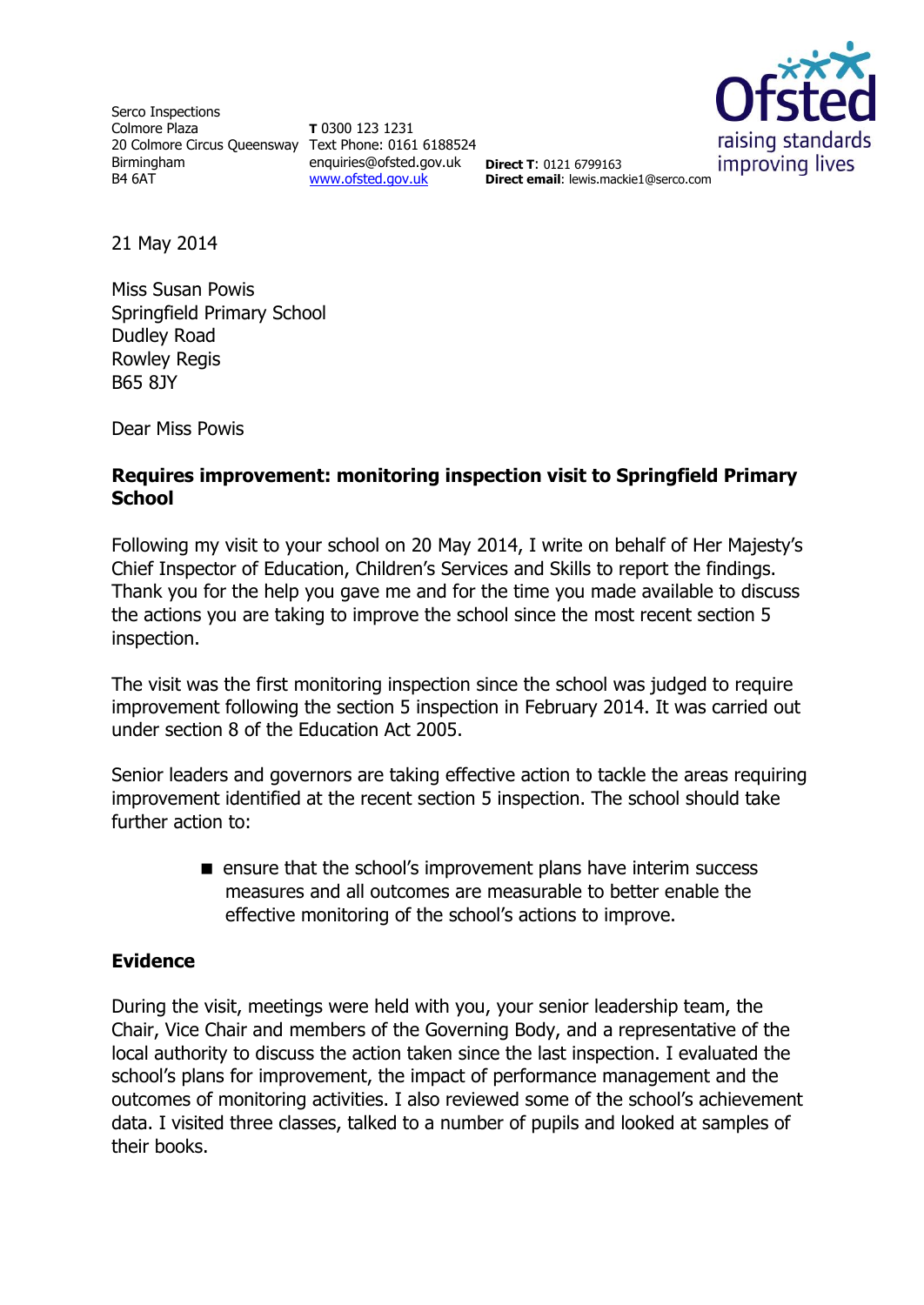

## **Main findings**

You and your leadership team are working with a greater sense of urgency on the key issues identified in your inspection. Your school improvement plan addresses all the key areas identified in the last inspection and includes suitable actions to drive improvement. Although you have a clear idea of when you intend the school to be a securely 'good' school, your plan lacks interim milestones. The impact of the actions you propose is not measureable. These two missing elements may make it difficult for you, or governors, to ensure the school is making sufficient progress in the agreed timescale.

You are holding teachers more accountable for pupils' progress. You have introduced a new tracking system and increased the frequency of pupils' progress meetings with staff. You expect teachers to use information about pupils' prior learning as part of their lesson planning. Work is better matched to pupils' understanding and the most able have work that is more challenging.

Teachers' use of assessment information is improving. They regularly identify gaps in pupils' learning in line with the new marking policy. Pupils stated they had a better understanding of how to improve their work.

The teaching of letters and sounds (phonics) is improving. Teachers have benefited from training by the local authority in teaching the new scheme for understanding letters and sounds. The approach is more systematic and is taught from Nursery through to Year 4. The new scheme enables teachers and teaching assistants to identify quickly the gaps in pupils' understanding. The literacy coordinator's collaboration with the local authority has developed a new assessment process for letters and sounds to give a more accurate evaluation of pupils' learning. This ensures pupils are better prepared for the next stage in the development of their literacy skills.

The teaching of mathematics is improving. Pupils are grouped by attainment for mathematics and this is improving the challenge, especially for the most able. In a top band Year 4 mathematics lesson pupils competed to complete the greatest number of different permutations for a sum as quickly as possible. The teacher introduced the next activity and swiftly identified those who were ready for more demanding work. This maintained their pace of learning. Pupils stated they were enjoying mathematics more and found the work more interesting.

Governors' understanding of the school's key areas for development is improving. They have a good understanding of their responsibilities and have taken appropriate actions to address the areas for improvement identified in the last inspection. Governors are well informed about the recent improvements to the quality of teaching. Safeguarding records meet statutory requirements and governors understand the need to monitor and maintain up to date records.